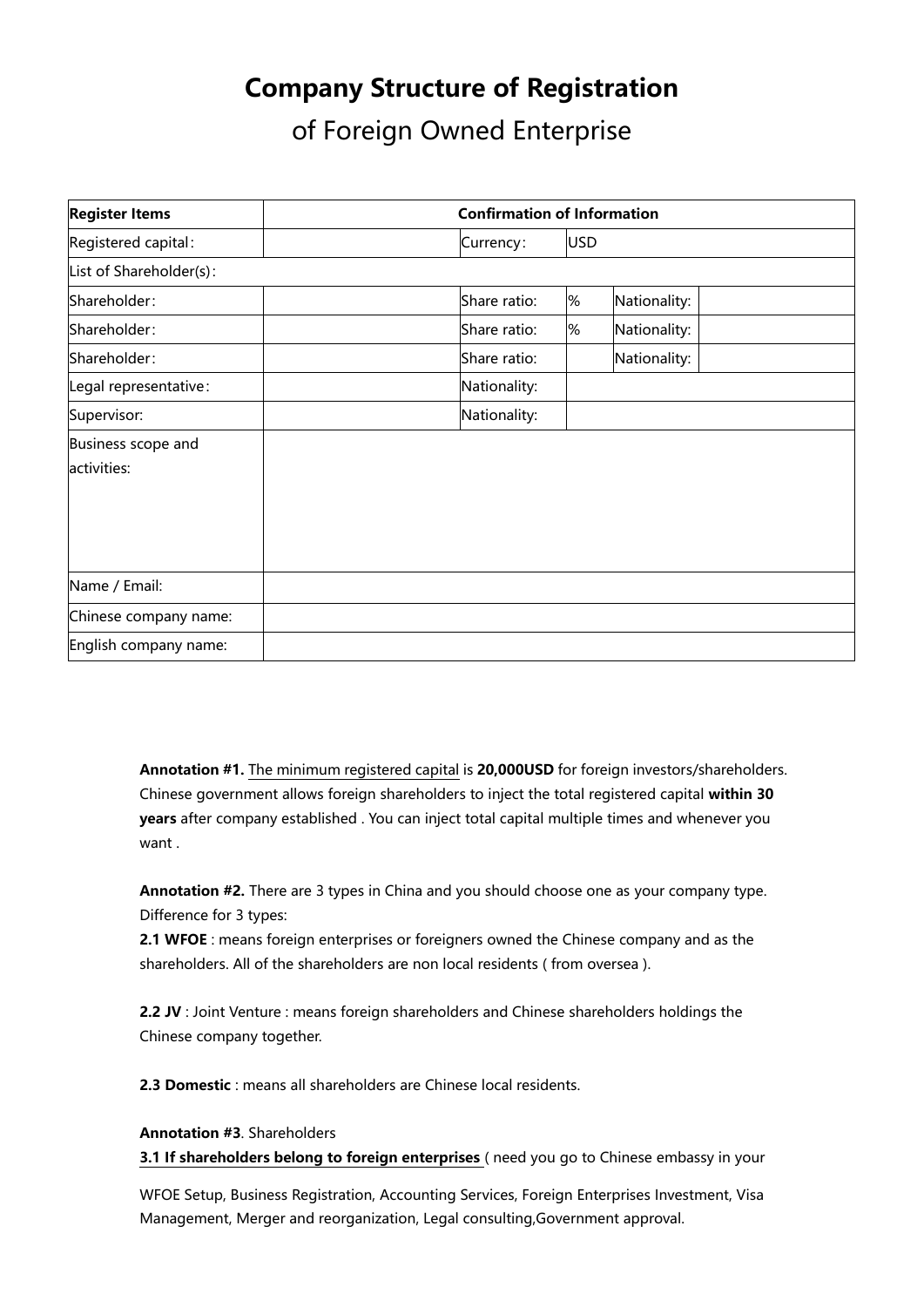# **Company Structure of Registration** of Foreign Owned Enterprise

home country , issue the notarized documents for the registration certificate of foreign enterprises ).

#### Notarized documents must include 2 documents as the following/:

1. Certificate of registration ,and included foreign enterprises register number and register address . Includes your home country language and Chinese language .

2. POA { Power of Attorney } , who has the rights and on behalf of foreign enterprises to sign all Chinese legal documents for Company registration in Shanghai China. Includes your home country language and Chinese language .

**3.2 If shareholders belong to individuals** , the same way , go to Chinese embassy in shareholders' home countries , issue the notarized documents for their passports . Your home country language and Chinese language .

**Annotation #4.** Legal representative , According to Chinese laws , shareholders have the rights to appoint one person as the legal representative ( executive director ). Legal representative needs to issue the notarized documents for his/her passport . Your home country language and Chinese language .

**Annotation #5**. Supervisor , be called it as secretary for foreigners , shareholders have the rights to appoint one person as the supervisor. If Supervisor is foreigner , provide his/her passport copy , If is Chinese ,need to provide original ID.

**Annotation #6.** Business scope / activities , please provide details products and services , we need to check if belong to special permits. Learn more from our guidance: https://www.smeschina.com/selecting-business-scope/